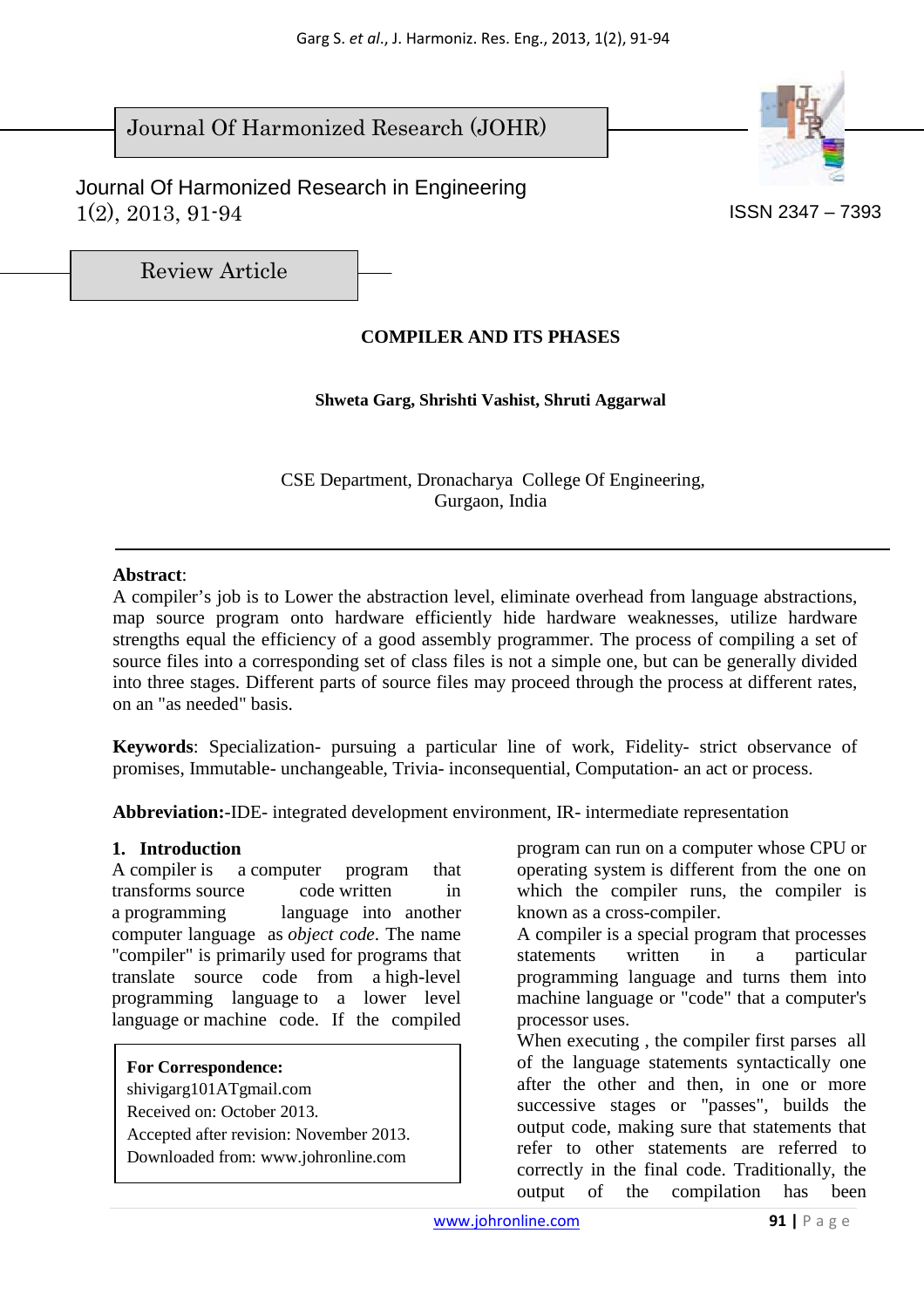called *object code* or sometimes an *object module*.

A compiler is likely to perform many or all of the following operations: lexical analysis, preprocessing, parsing,semantic

analysis (Syntax-directed translation), code generation, and code optimization.

# **2. Structure of a compiler**

Compilers bridge source programs in highlevel languages with the underlying hardware. A compiler requires

1) determining the correctness of the syntax of programs

2) generating correct and efficient object code

3) run-time organization

 4) formatting output according to assembler and/or linker conventions.

 A compiler consists of three main parts: the frontend, the middle-end, and the backend.

The **front end** checks whether the program is correctly written in terms of the programming language syntax and semantics. In this:-

1) legal and illegal programs are recognized.

- 2) Errors are reported.
- 3) Type checking is also performed by collecting type information.

 The frontend then generates an *intermediate representation* or *IR* of the source code for processing by the middle-end.

The **middle end** is where optimization takes place. Typical transformations for optimization are removal of useless or unreachable code, discovery and propagation of constant values, relocation of computation to a less frequently executed place (e.g., out of a loop), or specialization of computation based on the context. The middle-end generates another IR for the following backend. Most optimization efforts are focused on this part.

The **back end** is responsible for translating the IR from the middle-end into assembly code. The target instruction(s) are chosen for each IR instruction. Register allocation assigns processor registers for the program variables where possible. The backend utilizes the hardware by figuring out how to keep parallel execution units busy, filling delay slots, and so on.



A diagram of the operation of a typical multilanguage, multi-target compiler

# **3. Phases of compiler:-**

# **3.1. Lexical analysis:-**

Lexical analysis is the process of analyzing a stream of individual characters, into a sequence of lexical tokens to feed into the parser. It separates characters of the source language into groups that logically belong together,these groups are knowns as tokens.The normal tokens are keywords such as DO or IF, identifiers and operator symbols.It is also known as scanner.

For example given the input string:

integer aardvark  $:= 2$ , b; Output of the lexical analyzer is: keyword integer word aardvark assignment operator integer 2 comma word b semi\_colon

# **3.2. Syntax analysis:-**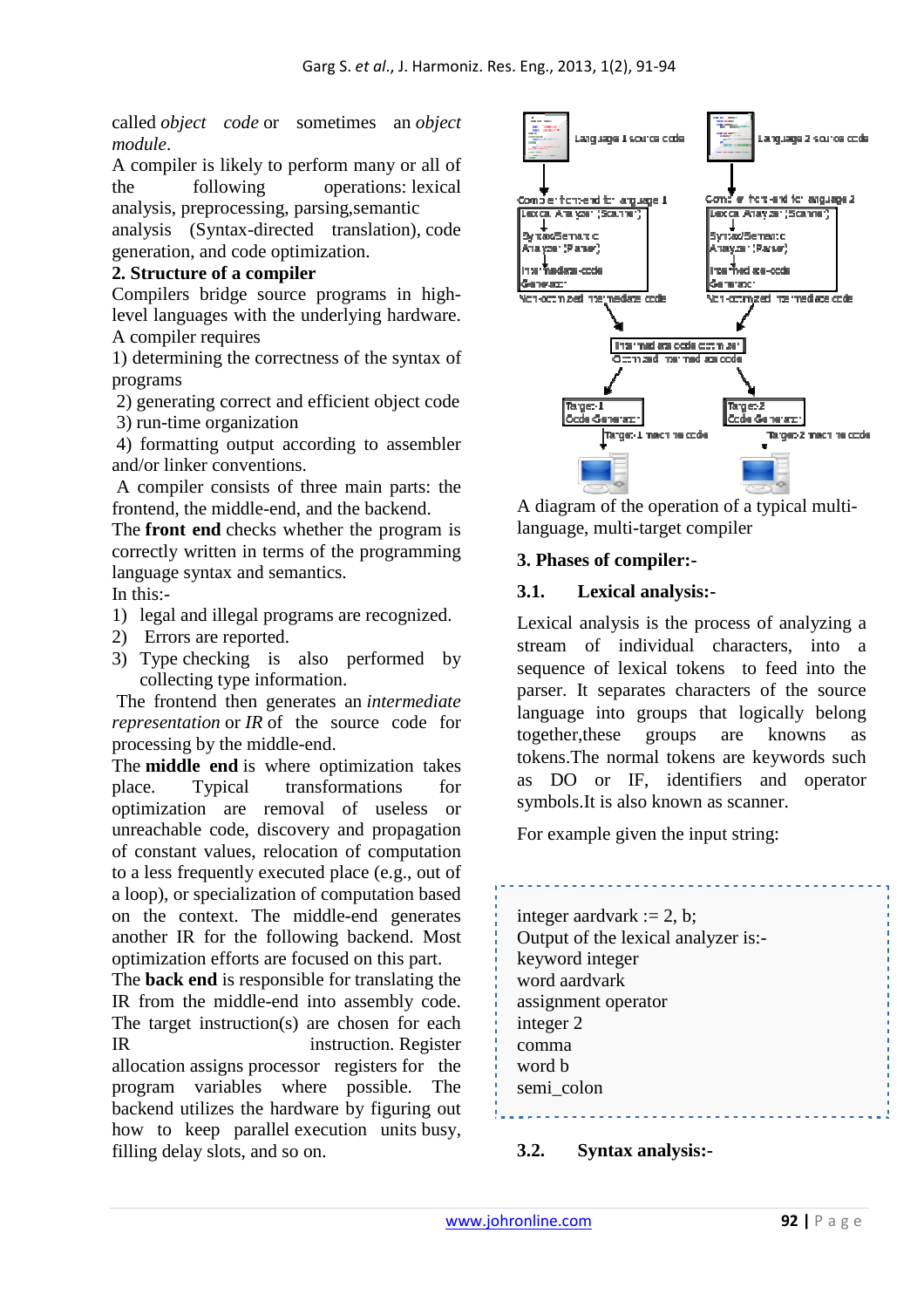The syntax analyzer groups tokens together into syntactic structures.It is also known as parser.it has two functions:-

1) It checks that the tokens appearing in its input occur in patterns that are permitted by the specification of the source language.

2) It imposes on the tokens a tree-like structure that is used by the subsequent phases of the compiler.

 Syntax trees are the primary structure used for compilation, code analysis, binding, refactoring, IDE features, and code generation. No part of the source code is understood without it first being identified and categorized into one of many well-known structural language elements.

Syntax trees have three key attributes. The first attribute is that syntax trees hold all the source information in *full fidelity*. This means that the syntax tree contains every piece of information found in the source text, every grammatical construct, every lexical token, and everything else in between including whitespace, comments, and preprocessor directives.

 For example, each literal mentioned in the source is represented exactly as it was typed.

The syntax trees also represent errors in source code when the program is incomplete or malformed, by representing skipped or missing tokens in the syntax tree.

This enables the second attribute of syntax trees. A syntax tree obtained from the parser is completely round trippable back to the text it was parsed from. From any syntax node, it is possible to get the text representation of the sub-tree rooted at that node. This means that syntax trees can be used as a way to construct and edit source text. By creating a tree you have by implication created the equivalent text, and by editing a syntax tree, making a new tree out of changes to an existing tree, you have effectively edited the text.

The third attribute of syntax trees is that they are *immutable* and thread-safe. This means that after a tree is obtained, it is a snapshot of the current state of the code, and never changes. This allows multiple users to interact with the same syntax tree at the same time in different threads without locking or

duplication. Because the trees are immutable and no modifications can be made directly to a tree, factory methods help create and modify syntax trees by creating additional snapshots of the tree. The trees are efficient in the way they reuse underlying nodes, so the new version can be rebuilt fast and with little extra memory.

A syntax tree is literally a tree data structure, where non-terminal structural elements parent other elements. Each syntax tree is made up of *nodes, tokens,* and *trivia.*

Syntax nodes are one of the primary elements of syntax trees. These nodes represent syntactic constructs such as declarations, statements, clauses, and expressions. .

All syntax nodes are non-terminal nodes in the syntax tree, which means they always have other nodes and tokens as children. As a child of another node, each node has a *parent* node that can be accessed through the Parent property. Because nodes and trees are immutable, the parent of a node never changes.

Syntax tokens are the terminals of the language grammar, representing the smallest syntactic fragments of the code. They are never parents of other nodes or tokens. Syntax tokens consist of keywords, identifiers, literals, and punctuation. For example, an integer literal token represents a numeric value.

# **3.3. Intermediate code generation:-**

The intermediate code generation phase transforms the parse tree which is the output of the syntax analyzer into an intermediatelanguage representation of the source program. One popular type of intermediate language is three address code. A three address code statement is:

## $A := B$  op  $C$

 Where A,B and C are operands and op is a binary operator.

## **3.4. Code optimization:-**

Code optimization is an optional phase designed to improve the intermediate code so that the ultimate program runs faster and takes less space. Its output is another intermediate code program that does the same job as the original, but in a way that saves time and